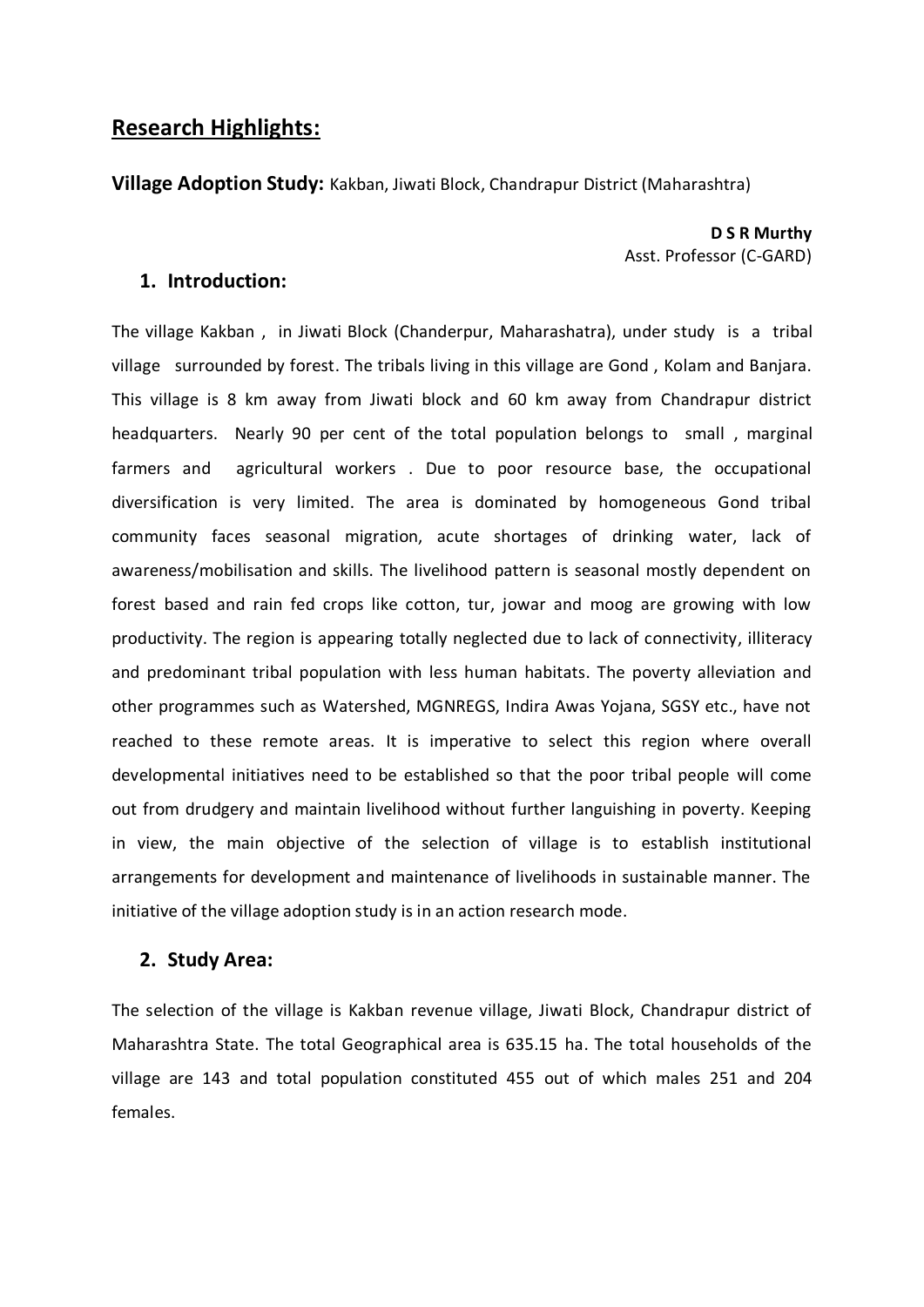## **3. Methodology Adopted:**

To begin, participatory tools such as transact walk as well as participatory situation analysis have been carried out in the village. The major issues identified were, lack of accessibility to safe and quantity of drinking water and health facilities, low productivity nature of agricultural practices, and poor connectivity to block and district places. Later baseline as well as socio-economic surveys have been carried out in each and every household to elicit the information related to resources availability, income sources, expenditure pattern, dependency, educational status, accessibility to basic amenities etc., were collected. Taking into consideration of information gathered, the following activities initially were designed. The activities identified were divided into two phases;

in the first phase, activities like

- 1. Revival of SHGs,
- 2. Repair/Renovation of School, Angawadi sanitation and
- 3. drinking water facilities
- 4. Mobilisation of Youth through skill enhancement and self-employment were identified and

in the second phase :

- 5. Internal road connectivity,
- 6. Compartmental Bunding through MGNREGS: and
- 7. Catchment area development (Watershed Activities) were identified.

#### **4. Interventions Made:**

a. Awareness programme was conducted at Jiwati Block headquarters for SHGs during 22-23 April, 2013. A total of 68 SHG members have participated in the orientation programme. Besides, 12 Officials were engaged as resource persons in the orientation programme. They included: DRDA Officials, NGO representatives, BDO Officials and NIRD Faculty). The inputs delivered were the following;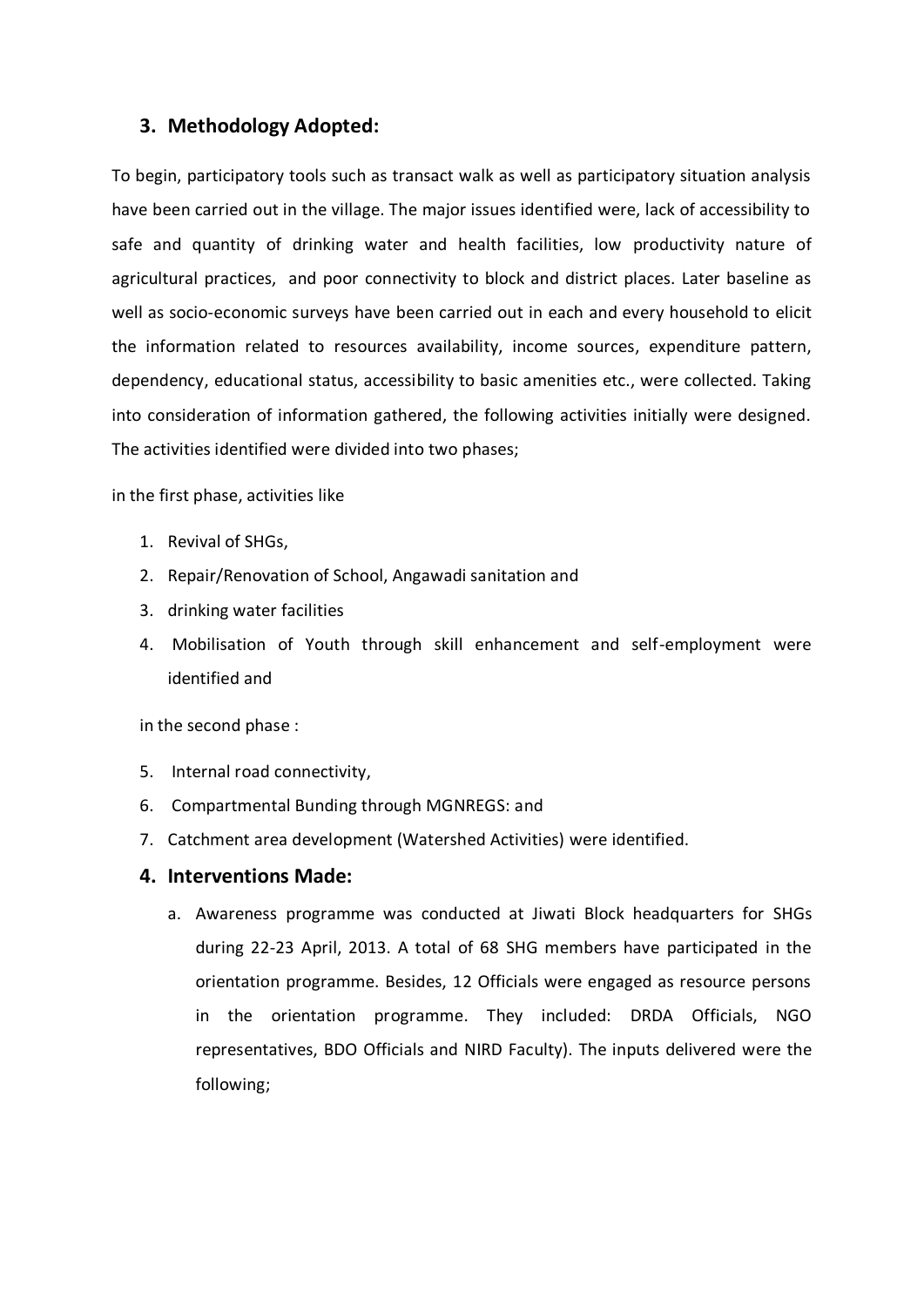- Principles of SHGs ( membership, meetings, book keeping and governance)
- SHG needs and wants (Smart savings, Wise spending, Matured borrowings, investment and asset creation)
- Activities (Problem identification, Prioritization, Skill requirement, Training, Exposure Visits)
- Linkages (Govt. depts., Banks, credit institutions, Markets)
- Value addition, processing etc.
- Films

The major outcome derived through this orientation was

- (i) SHG members are aware of the functioning of SHG and
- (ii) They understand the importance and purpose of SHGs and
- (iii) Change their attitude towards repayment of loan.
- b. A separate awareness cum skill development programmes for Youth was also conducted in Jiwati Block headquarters for village youth (both boys and girls) during 25 May, 2013. A total of 28 youth members (16 Boys and 12 Girls) were participated in the orientation programme. Besides, 8 Officials were engaged as resource persons in the orientation programme. They included: DRDA Officials, NGO representatives, BDO Officials and NIRD Faculty. The inputs delivered were the following.
	- Personality Development; Behavioral and Attitudinal Change
	- Development of Entrepreneurial Skills
	- Understanding the existing livelihoods assets/capitals
	- Empowerment tools
	- Micro level poverty reduction plans
	- Book Keeping: (Cash Book, Ledger register, Preparing Budget, Maintenance of Accounts)
	- Writing of Minutes
	- Exposure Visits
	- Knowledge of Market, Pricing, Value Addition etc.,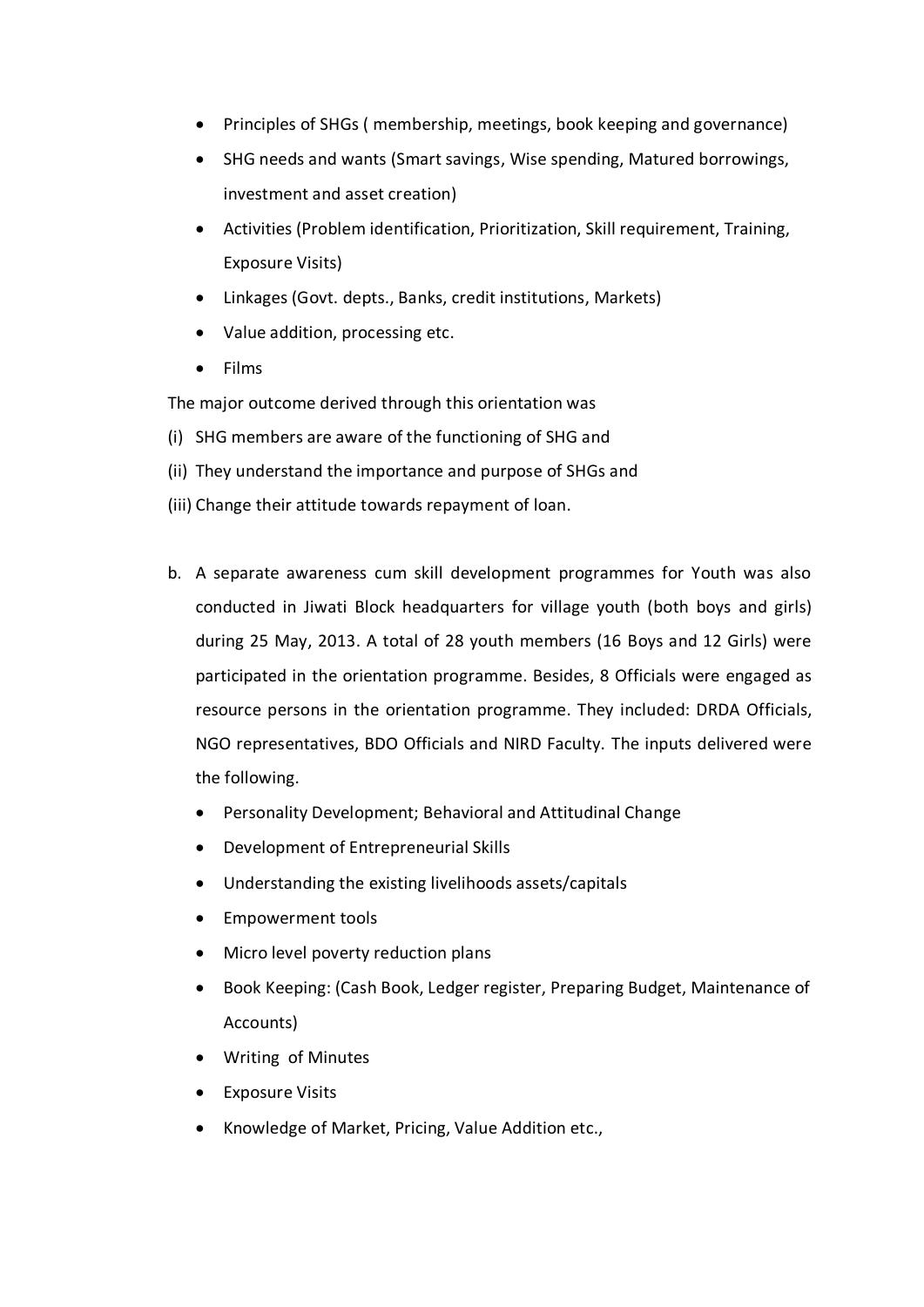- Activities (Problem identification, Prioritization, Skill requirement, Training, Exposure Visits)
- Linkages (Govt. depts., Banks, credit institutions, Markets)
- Films

The outcome was that of the Youth members made aware about the personality, attitudinal changes, skill enhancement and Entrepreneurship development.

- c. A special Gram sabha was conducted in Kakban village during August, 2013. The following was the main agenda of the gramsabha.
	- Creation of awareness about the MGNREGA Scheme
	- Drinking water and sanitation problems in the village
	- Land levelling, compartmental bunding and vegetation across the bunds in the agricultural fields

A total of 78 Villagers (includes 40 men and 38 women) were attended in the Gramsabha. Besides sarpanch of the village, village secretary, anganwadi teacher, NGO representatives and NIRD faculty have also participated in the Gramsabha. Gramsabha has passed resolution for construction of compartmental bunding, repair of drinking water storage overhead tank, installation borewell and repair of drinking water pipeline etc. The follow up activity of linkage with bank and establishment of institution activity-wise is going on.

# 5. **Innovative Approaches/Experiences:**

Recently, as an entry point activity, Director General, NIRD sanctioned 10 solar street lights and these lights were installed at different location points in Kakban village. Since the village facing frequent power cuts, installation of solar street lights helped them in various ways. The event of solar street lighting system was overwhelmingly received by the villagers. Solar street lights ensured security during night for organising community events etc. The maintenance of solar street lights has been taken over by the community by sharing the cost, if any. The major observation made here is the confidence and capacity building measures established among the SHGs, Youth and villagers. Willingness to contribute either in cash or shramdan for developmental activities in the village was ensured. Through these innovative approaches, cultural capital-shared beliefs and preferences of respective groups